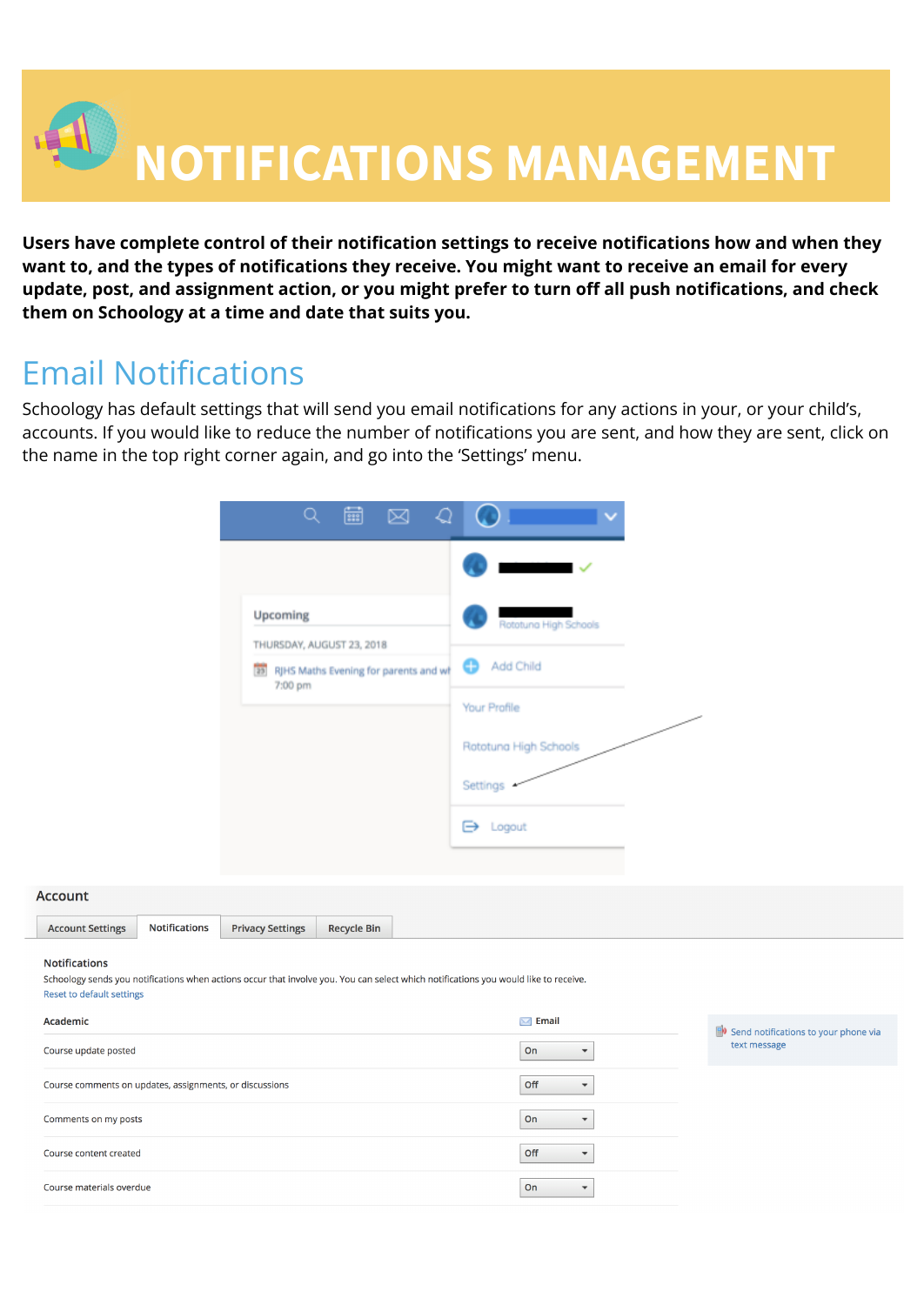You can select which notifications you would like to receive from members and groups you're affiliated with. To

customize your notifications, follow these directions:

- 1. Click your name in the top right corner of any page in Schoology and select **Settings**.
- 2. Click the **Notifications** tab.
- 3. Click the drop-down menu next to the notification you'd like to change.
- 4. Select **On** (receive from all sources), **Off** (the default), or **Custom** (pick and choose the sources).
- 5. Click **Save Changes** at the bottom.

### **Academic Notifications**

| Academic                                                | Email<br>$\mathbb{Z}$           |
|---------------------------------------------------------|---------------------------------|
| Course update posted                                    | Off<br>▼                        |
| Course comments on updates, assignments, or discussions | Off<br>▼                        |
| Comments on my posts                                    | Off<br>$\overline{\phantom{a}}$ |
| Assignment submissions                                  | Off<br>▼                        |
| Test/Quiz submissions                                   | Off<br>▼                        |
| User joins your course                                  | Off<br>▼                        |
| Course content created                                  | Off<br>▼                        |
| Course materials overdue                                | Off<br>▼                        |

**Course update posted:** Turn on this option to receive a notification whenever anyone posts an update to any course you're a member of.

**Course comments on updates, assignments, or discussions:** Turn on this option to receive a notification whenever anyone comments on any updates, assignments, or discussions in any courses you're a member of.

**Comments on my posts:** Turn on this option to receive a notification whenever anyone comments on any updates you post in your courses, groups, or profile.

**Assignment submissions:** Turn on this option to receive a notification whenever a student submits an assignment

**Test/Quiz submissions:** Turn on this option to receive a notification whenever a student submits a Test/Quiz attempt.

**User joins your course:** Turn on this option to receive a notification whenever anyone joins a course you're the administrator for.

**Course content created:** Turn on this option to receive a notification whenever any Materials are published in any course you're a member of.

**Course materials overdue:** Turn on this option to receive a notification when there are course materials that are still incomplete after the due date.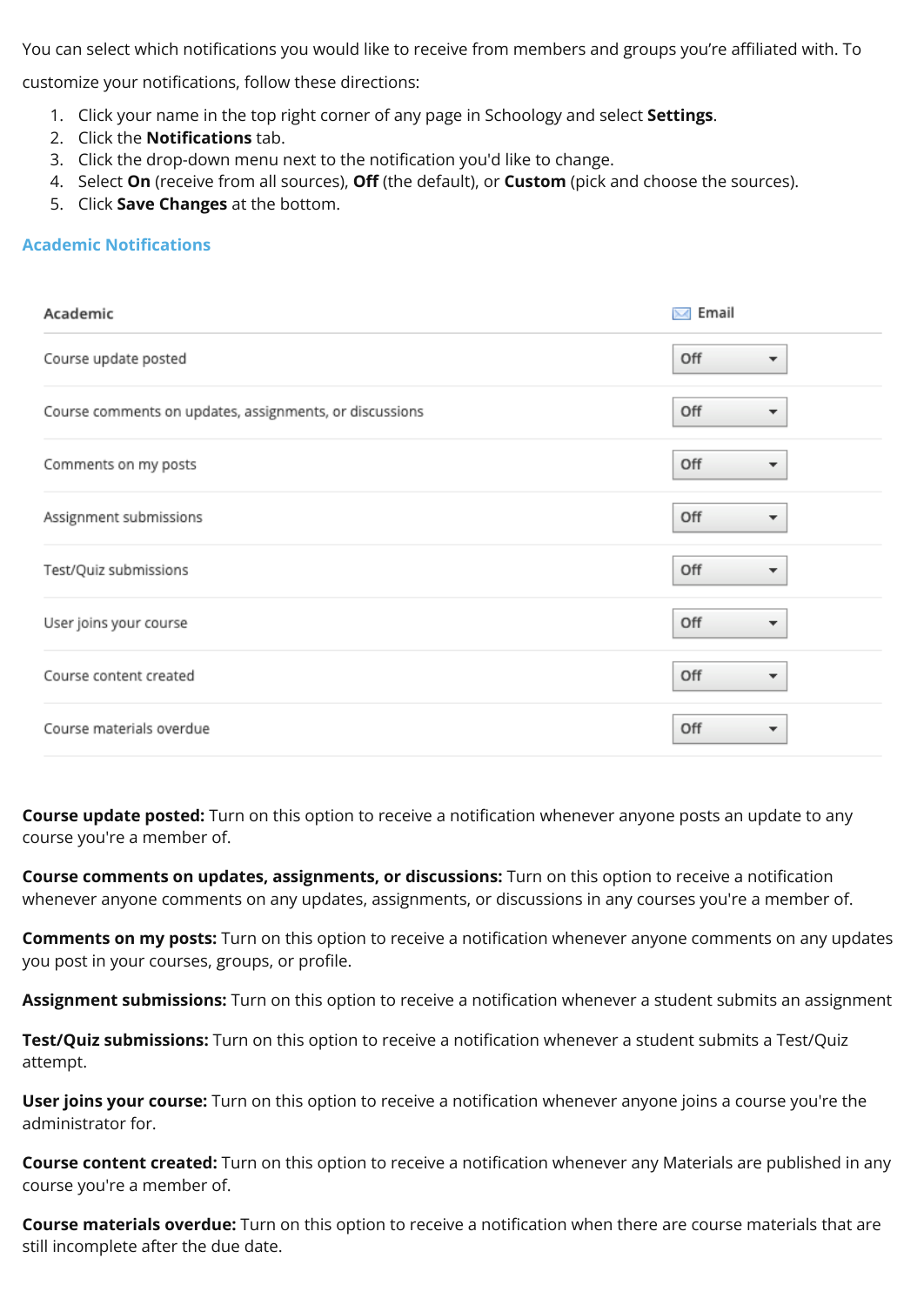### **Group Notifications**

| Group                                    | $\bowtie$ Email                 |
|------------------------------------------|---------------------------------|
| Group update posted                      | Off<br>▼                        |
| Group comments on updates or discussions | Off<br>$\overline{\phantom{a}}$ |
| Comments on my posts                     | Off<br>$\overline{\phantom{a}}$ |
| Group content created                    | Off<br>$\overline{\phantom{a}}$ |

**Group update posted:** Turn on this option to receive a notification whenever anyone posts an update in any group you're a member of.

**Group comments on updates or discussions:** Turn on this option to receive a notification whenever anyone comments on any updates or discussions in any group you're a member of.

**Comments on my posts:** Turn on this option to receive a notification whenever anyone comments on an update you posted in a group.

**Group content created:** Turn on this option to receive a notification whenever anyone creates content (Media Albums, Discussions, Resources) in a group you're a member of.

### **School Notifications**

| School                | $\bowtie$ Email                 |
|-----------------------|---------------------------------|
| School update         | Off<br>$\overline{\phantom{a}}$ |
| School update comment | Off<br>$\overline{\phantom{a}}$ |

**School update:** Turn on this option to receive a notification when your school posts an update.

**School update comment:** Turn on this option to receive a notification when anyone comments on a school update.

#### **Personal Notifications**

| Personal                                          | Email<br>$\mathbb{X}$           |
|---------------------------------------------------|---------------------------------|
| Receive a private message                         | Off<br>▼                        |
| Receive a new subscriber                          | Off<br>$\overline{\phantom{a}}$ |
| Another user replies to a blog comment you posted | Off<br>$\overline{\phantom{a}}$ |
| Rating on one of your Public Resources            | Off<br>$\overline{\phantom{a}}$ |
| Receive a network request                         | Off<br>▼                        |